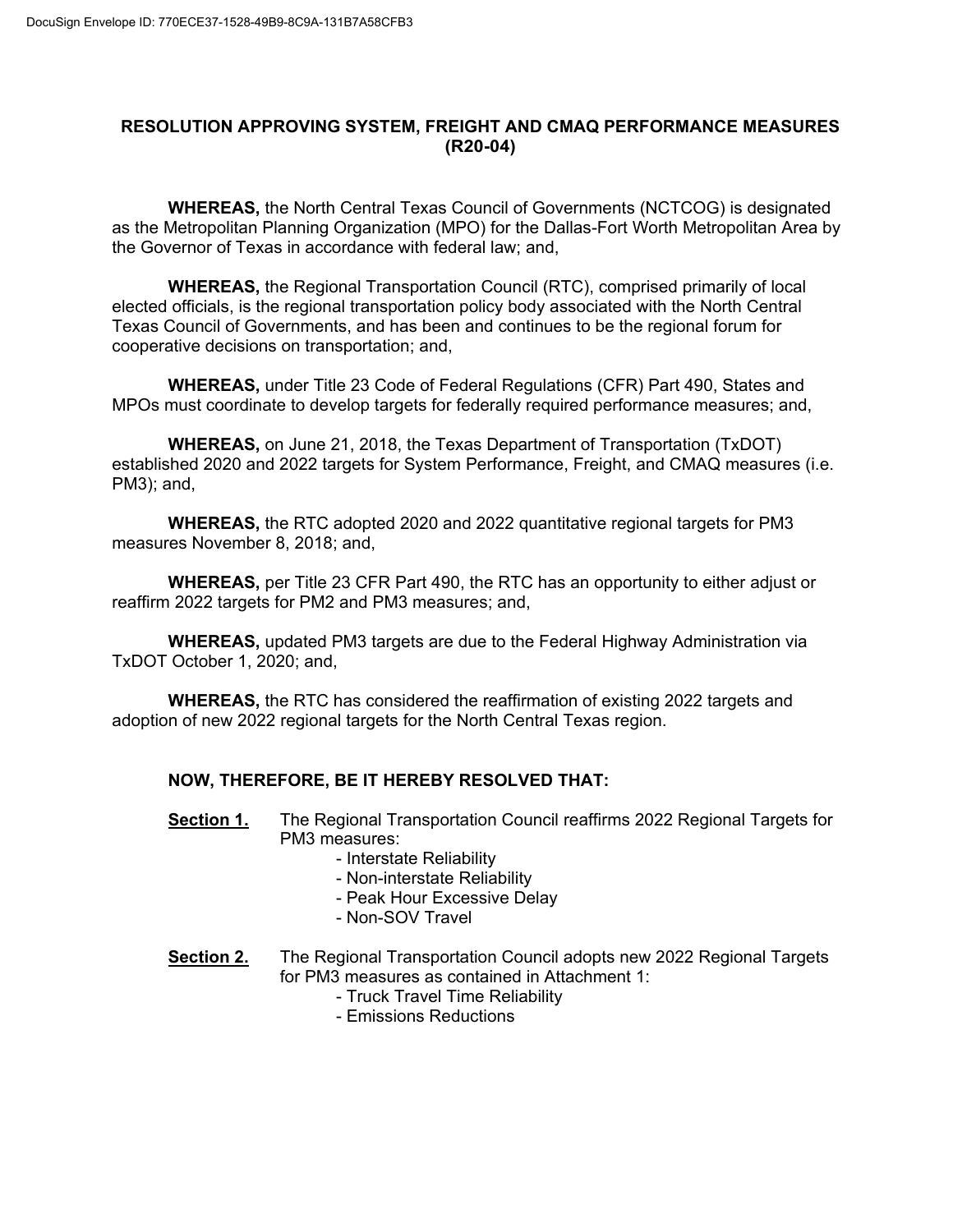- **Section 3.** The Regional Transportation Council directs staff to transmit the approved targets to the Texas Department of Transportation.
- **Section 4.** This resolution shall be in effect immediately upon its adoption.

-DocuSigned by:

 $\frac{1}{\sqrt{2}}$ 

Roger Harmon, Chair Regional Transportation Council County Judge, Johnson County

I hereby certify that this resolution was adopted by the Regional Transportation Council of the North Central Texas Council of Governments for the Dallas-Fort Worth Metropolitan Area on September 10, 2020.

-DocuSianed by: ann Cadeli

Ann Zadeh, Secretary Regional Transportation Council Councilmember, City of Fort Worth